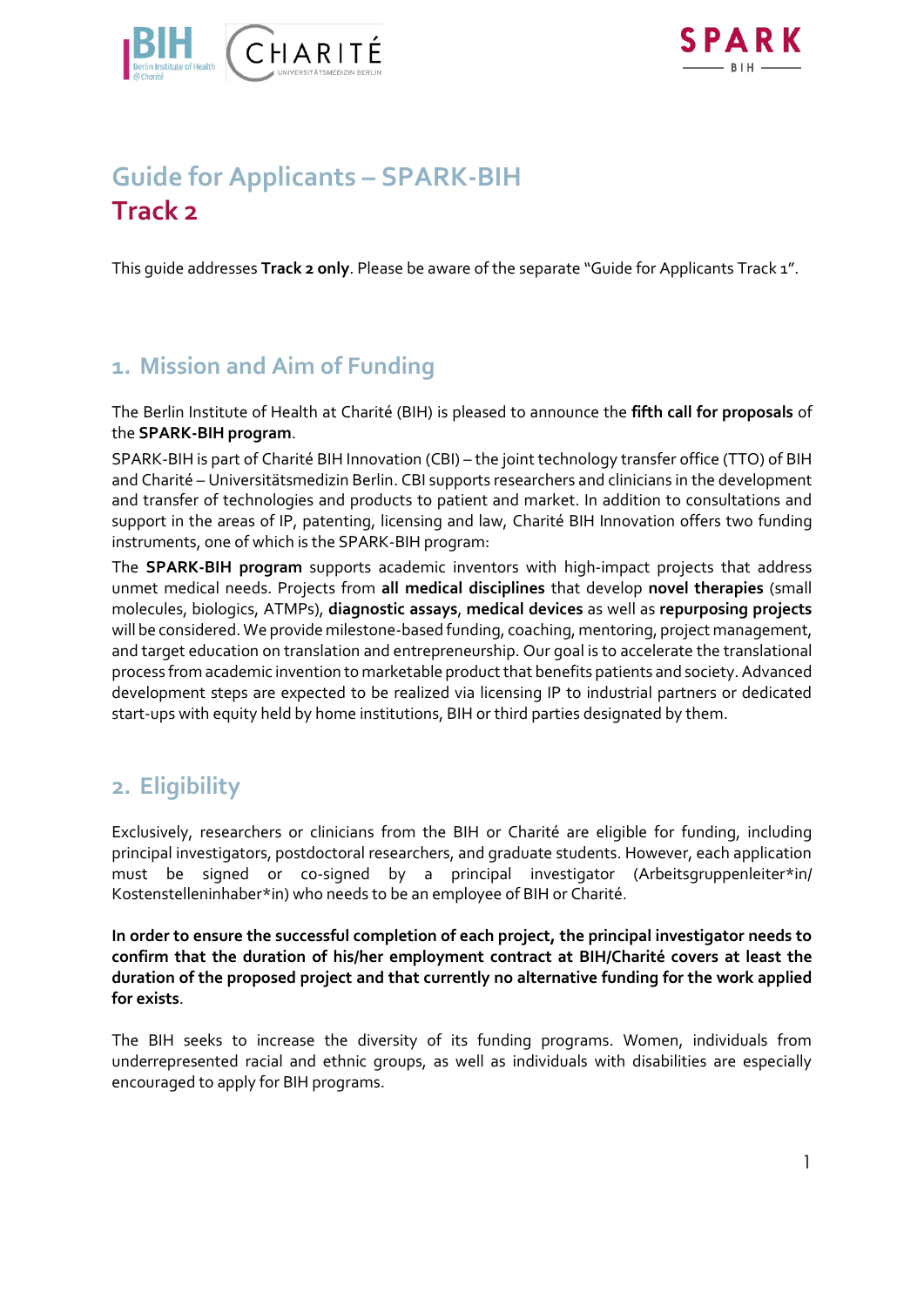

# **3. Project Requirements**

The offers grants for the development of novel therapeutics (small molecule, biologic or cell/gene therapy (ATMP)), medical devices and diagnostics for unmet medical needs, as well as repurposing of existing drugs for new indications. Any clinical indication will be considered.

All projects (Track 1 AND Track 2) must aim at the validation of research findings with the goal of translating these into therapies, products or services. **Basic research will not be funded**. The following are the project requirements for projects in **Track 1 AND Track 2**:

- Projects must be translational; basic (DFG-like) research projects are NOT eligible.
- Projects must address a significant unmet medical need.
- The described solution must be innovative and novel (no "me too" solutions).
- Projects must be based on solid data, which demonstrate proof-of-principle (depending on the projects this can be *in vitro*, *in vivo*, proof-of-technology etc.) and justify the described next steps.
- Described solutions must exhibit a strong competitive advantage over the current gold standard.
- Projects must be developed within the academic setting.

In addition to the above requirements (=requirements for Track 1 AND Track 2), at least a **positive review of an invention disclosure (***positiv bewertete Erfindungsmeldung***) by the [technology](https://www.bihealth.org/en/research/innovations/patents-and-licensing)  [transfer office \(TTO\)](https://www.bihealth.org/en/research/innovations/patents-and-licensing)** of your institution **is required for Track 2.** Please note that there are timelines associated with this review by the TTO. If you have questions regarding this topic, please contact Dr. [Tanja Rosenmund.](mailto:tanja.rosenmund@bih-charite.de)

The following scenarios also fulfill the requirements:

- 1. A granted patent. Please note, that If any background intellectual property exists regarding the proposed project that is not held (solely) by BIH or Charité, please contact Dr. Tanja [Rosenmund](mailto:tanja.rosenmund@bih-charite.de) in order to determine whether your project qualifies for funding.
- 2. Patent application submitted (*Patentanmeldung eingereicht*).
- 3. Invention claimed but patent application not yet submitted (*Inanspruchnahme mit geplanter Patentanmeldung*).
- 4. Invention disclosed to TTO with confirmed intention to claim. The future patent application is subject to additional data and future IP situation/medical need (*erfolgte Erfindungsmeldung mit positiver Einschätzung durch TT in Abhängigkeit von zukünftigen Daten und zukünftiger IP-Situation/Medical need*). This case can occur either if the invention disclosure is incomplete and patenting is not yet possible or if patenting is possible but not yet advisable. In case of the latter, the inventor must agree to postpone the patent submission.
- 5. In cases where patenting is not feasible or advisable, a detailed description of an alternative path to patient/market is required. Please note that in order to determine the IP situation, a consultation with the [CBI patents and licensing team i](https://www.bihealth.org/en/research/innovations/patents-and-licensing)s nonetheless mandatory in these cases. This option is only acceptable if the CBI patents and licensing team determines that patenting is truly not feasible or advisable in this area (e.g. in some cases of software development, some cases of drug repurposing etc.), not if the invention has simply not been developed far enough yet.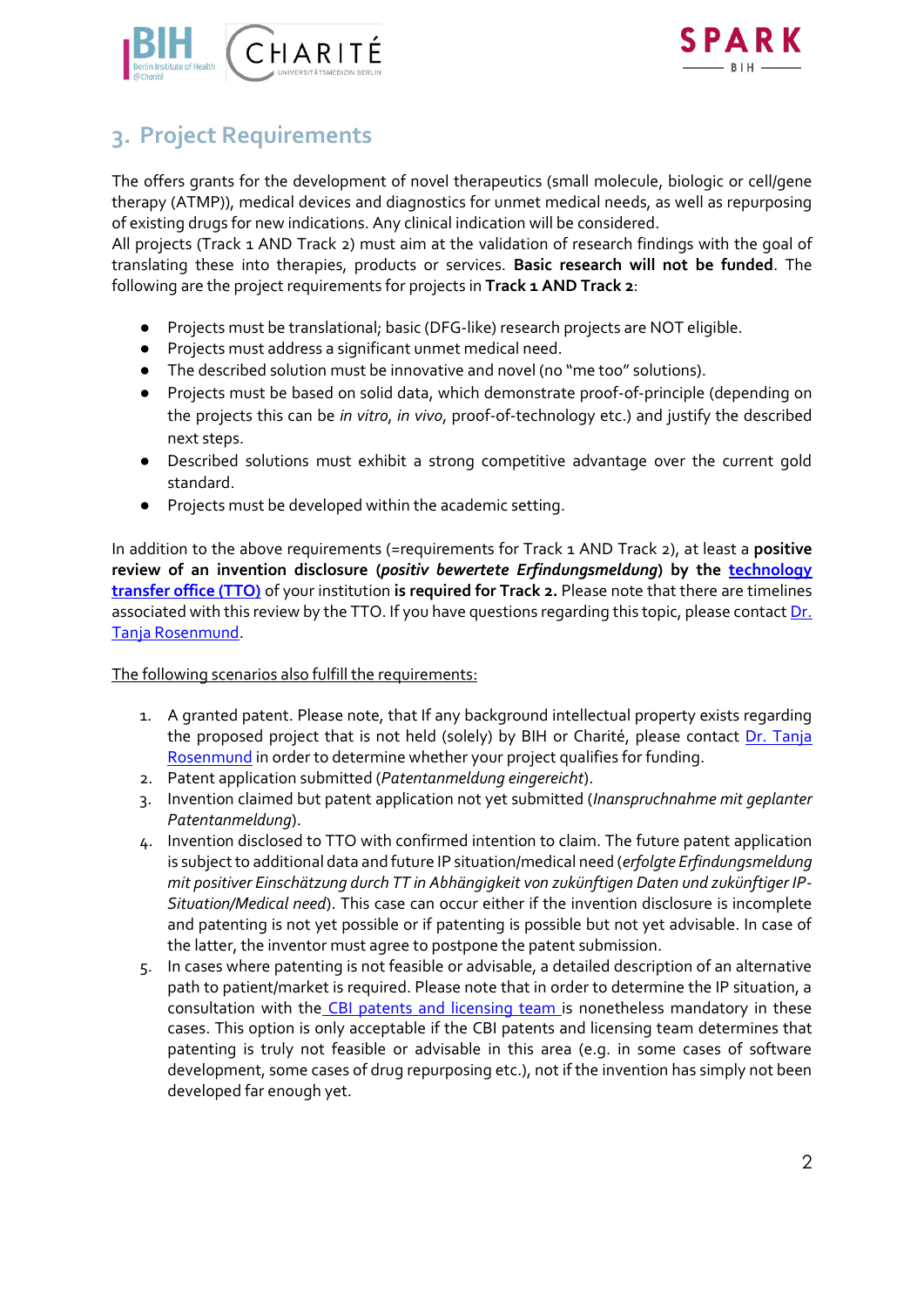



In order to ensure project alignment with the requirements of the call, all applicants who are unsure of which track (Track 1 or Track 2) is most suitable for their project are encouraged to contact the [SPARK-BIH](mailto:spark@charite.de) team before submitting their proposal.

### **4. Submission Process and Deadline:**

Applications must be submitted in English by **July 04, 2022 before** the call **deadline at 14:00 CET** [via](https://portal.bihealth.de/portal/)  [the BIH application portal.](https://portal.bihealth.de/portal/) **Applications will only be considered if submitted via the** [BIH application](https://portal.bihealth.de/portal/SitePages/Portal-Start-New-Application.aspx)  portal and if it contains all required information **including the signature page** that can be **downloaded** from the **SPARK [website](https://www.spark-bih.de/program/application)** (in cases where the applicant is not the PI, we need the PI/Kostenstelleninhaber\*in to co-sign your application).

All questions that are asked in the online application are listed in the document '*Application questions Track 2 – for preparation only!*' Please note that this document is only a guidance tool for your preparation and cannot be used as application form.

We strongly suggest to use the Google Chrome browser for your online application. Using other browsers is NOT recommended. For questions concerning the BIH application portal, please contact: [portal@bih-charite.de](mailto:portal@bih-charite.de)

# **5. Key dates**

Submission deadline: **July 04, 2022, 14:00 (CET)** Project presentations: During the week of **September 12 th to 16th, 2022** Project start: Fall 2022

More detailed information will be communicated in due time.

# **6. Selection criteria**

Proposals will be evaluated based on the following criteria:

- Scope of unmet medical need
- Novelty of approach / level of innovation
- Fit of proposed solution to unmet medical need
- Quality, validity and robustness of data
- IP status
- Marketability/probability of commercialization/path to patient
- Feasibility of development (budget and time)
- Expertise of the team

Selected applicants of Track 2 projects will be invited to pitch their proposals in front of an expert panel during the week of **September 12 to 16 2022**.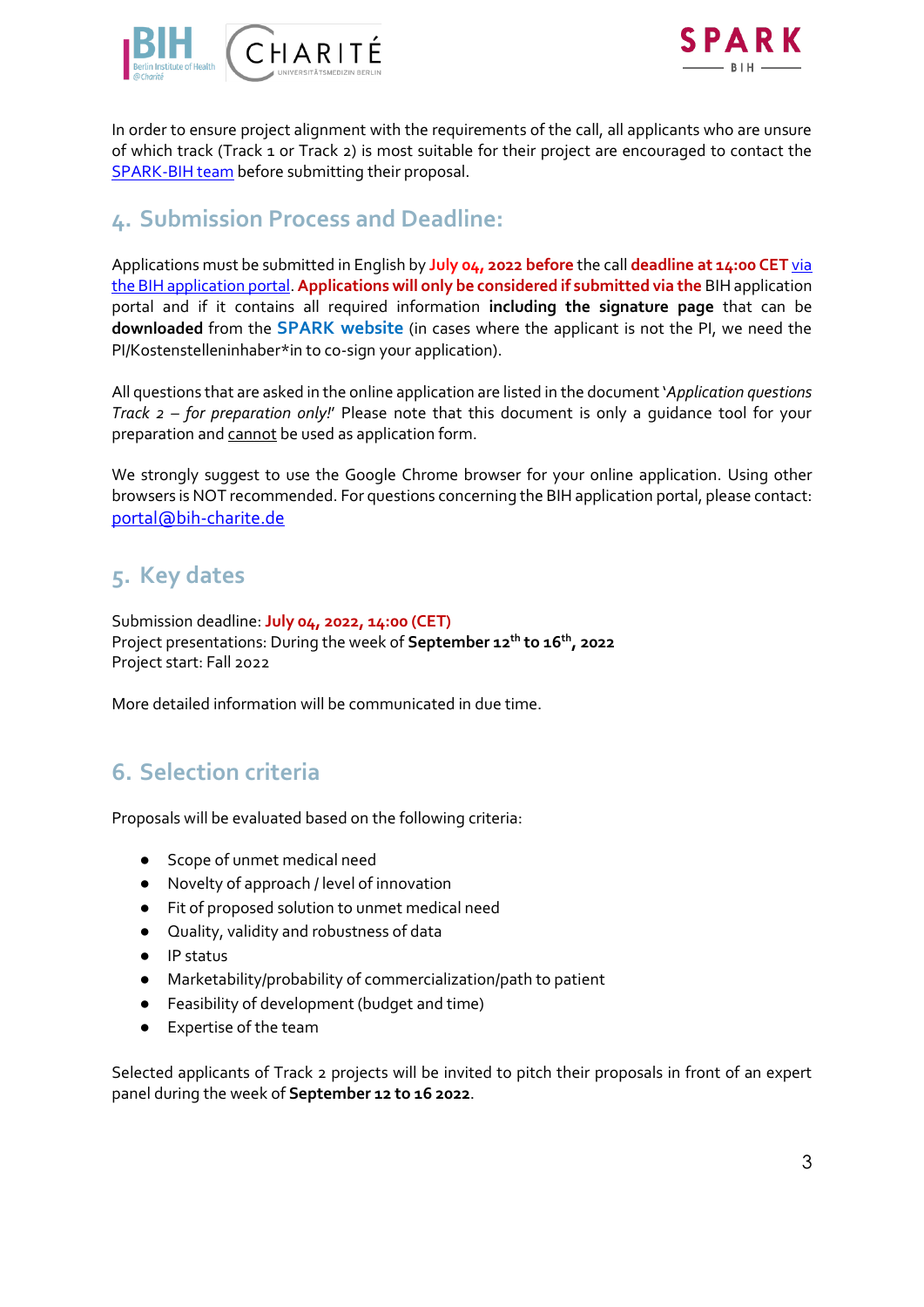



Please note: A **substantial data package**, describing the previous findings of the project, is a clear requirement for the application. Next to basic information about the applicants, information to be supplied in the application includes but is not limited to brief descriptions of:

- Applicant credentials
- Problem and unmet medical need
- Solution/invention, how it is unique and how it addresses the unmet medical need
- Current stage of the project including previous data
- Suggested development plan including milestones, Go/No-Go criteria and budget
- Information about the intellectual property situation
- Commercial potential and competitors

In addition to the data package, please **download the project timeline template** from the [SPARK](https://www.spark-bih.de/program/application)  [website,](https://www.spark-bih.de/program/application) fill it out according to the guideline described in the template and upload it (without instructions) as **combined PDF** with your data package to the "Graphics" section in the BIH portal during the application process.

Some examples of past projects include unmet medical needs in pediatric, neglected or orphan diseases, cardiovascular, oncology, inflammatory, respiratory, neurological, autoimmune indications and infectious disease. We will consider small molecule, biologics, ATMP, medical device and diagnostics applications in all medical areas and other indications of serious unmet medical need.

# **7. Budget, Duration and Milestone-based Funding**

**Track 2** is geared towards projects needing **more than 50,000 EUR for a duration of max.two years**. We urge you to carefully evaluate your project and to include only work packages and expenses in your proposal, which are critically important for the successful validation and completion of your project.

Please describe the specific steps needed to commercialize your product or alternative paths towards market and/or patient. These steps may vary widely depending on the area of the product or solution you are working on and its current developmental stage.

At the end of the support by SPARK-BIH, the products and solutions should be able to achieve one of the following:

- Submit a patent application
- Successful out licensing of the patent/technology/product/solution
- Continuation of the project in a spin-off
- Secure additional funding for further development steps in the academic setting, e.g. for clinical studies (e.g. EXIST, BMBF)

Please describe all steps (including budget) that you consider vital in order to achieve one of these outcomes. **Suggest critical milestones** at which the project can be assessed for continuation and include No-Go criteria.

**Please note that before a final funding decision is made, the entire project plan as well as milestones and budget will be evaluated together with you by external experts and may be adjusted**.